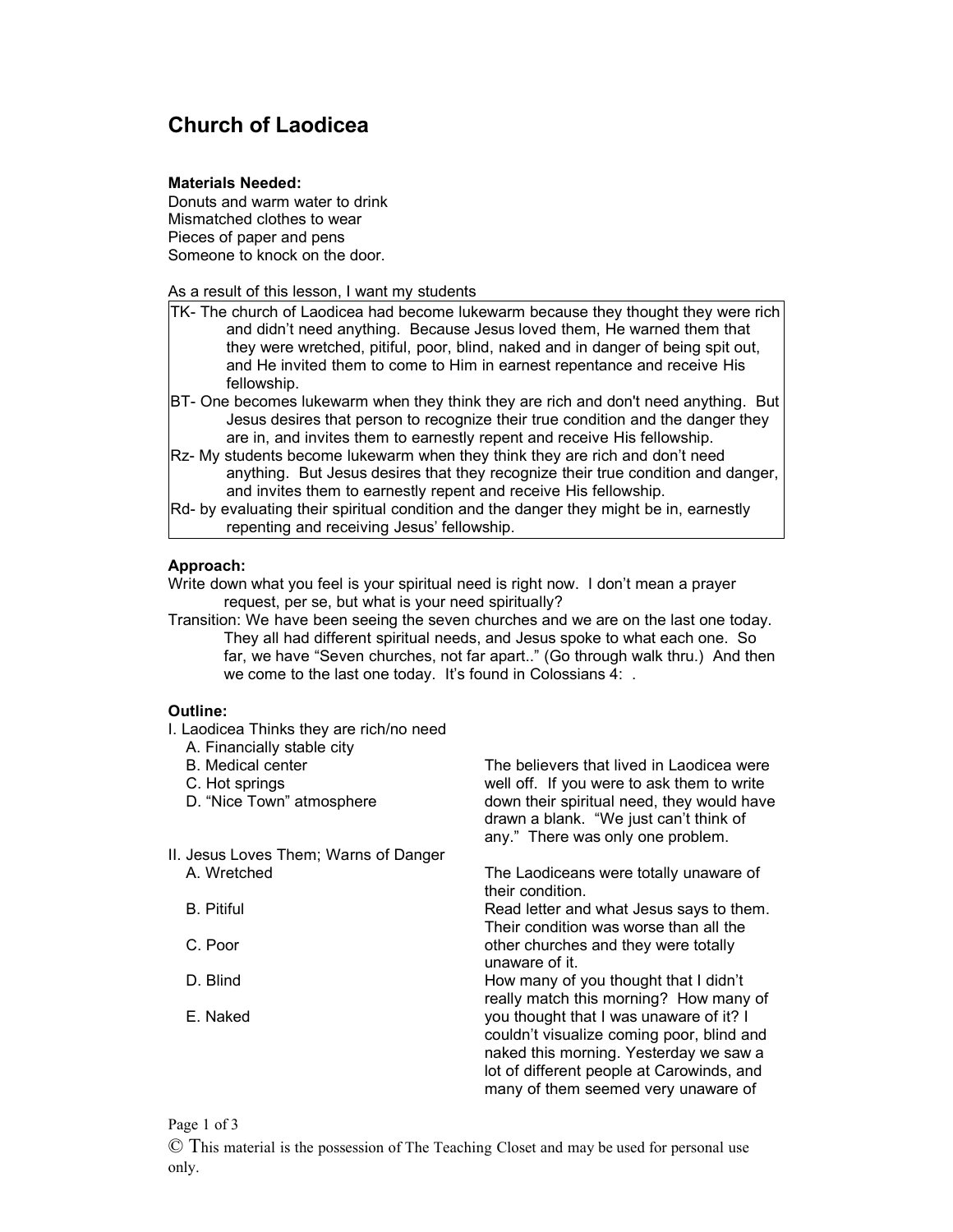|                                                                    | how they really looked! This is how the<br>Laodiceans looked spiritually to God. They<br>thought they were doing so good--and they<br>were running around poor, blind and<br>naked--spiritually. |
|--------------------------------------------------------------------|--------------------------------------------------------------------------------------------------------------------------------------------------------------------------------------------------|
|                                                                    | Why is Jesus telling them this? What if I<br>wrote you a letter saying, "You are<br>wretched, pitiful" What would you think<br>of me? So why is Jesus writing them a                             |
|                                                                    | letter like this?                                                                                                                                                                                |
|                                                                    | Ex: Woman with her dressed tucked up.                                                                                                                                                            |
|                                                                    | Jesus wasn't just embarrassed by them.<br>He greatly loved them, and the Laodiceans                                                                                                              |
|                                                                    | were in grave danger.                                                                                                                                                                            |
|                                                                    | Remember those hot springs?<br>Water was lukewarm. How many of you                                                                                                                               |
|                                                                    | noticed lukewarm water?                                                                                                                                                                          |
|                                                                    | God said, You are not hot or cold. What<br>was He going to do?                                                                                                                                   |
| F. In danger of being spit out                                     | Demonstrate spitting out lukewarm water.<br>I had a senior student ask me one time,                                                                                                              |
|                                                                    | "Are these people Christians?" What do<br>you think?                                                                                                                                             |
|                                                                    | The issue here is NOT "Were they                                                                                                                                                                 |
|                                                                    | Christians?" The real question here is<br>"Were they in serious spiritual danger?"                                                                                                               |
|                                                                    | Did they know it? Why were they in<br>spiritual danger?                                                                                                                                          |
| 1. Describe HOT                                                    | What would they have looked like if they                                                                                                                                                         |
| 2. Describe COLD                                                   | were "hot" spiritually? What would they                                                                                                                                                          |
| 3. Describe LUKEWARM                                               | have looked like if they were "cold"<br>spiritually? Now describe what it looked<br>like for them to be lukewarm? The                                                                            |
|                                                                    | problem with the lukewarm person, is that                                                                                                                                                        |
|                                                                    | they don't know they are lukewarm. So                                                                                                                                                            |
|                                                                    | how do you tell them? What should be the                                                                                                                                                         |
|                                                                    | greatest indicator to a lukewarm person                                                                                                                                                          |
|                                                                    | that they are lukewarm? No need.                                                                                                                                                                 |
| III. Laodiceans Invited to Earnestly Repent/<br>Receive Fellowship |                                                                                                                                                                                                  |
| A. Earnestly Repent                                                | If that is the main characteristic, then what<br>is the main solution?                                                                                                                           |
|                                                                    | Repent and acknowledge my need.<br>I need you Jesus--to see my true spiritual<br>condition.                                                                                                      |
|                                                                    | I need you Jesus--for purity.                                                                                                                                                                    |
|                                                                    | I need you Jesus--for strength.                                                                                                                                                                  |
|                                                                    | I need you Jesus--to value things that are<br>eternal and not temporal.                                                                                                                          |
| <b>B. Receive Fellowship</b>                                       | Jesus loved the Laodiceans, but He would                                                                                                                                                         |
|                                                                    | spit them out. He was warning them, and<br>He was inviting them to be in fellowship<br>with Him.                                                                                                 |
|                                                                    | Read Rev. 3:20                                                                                                                                                                                   |
|                                                                    | Have someone knock on the door.                                                                                                                                                                  |

Page 2 of 3

© This material is the possession of The Teaching Closet and may be used for personal use only.